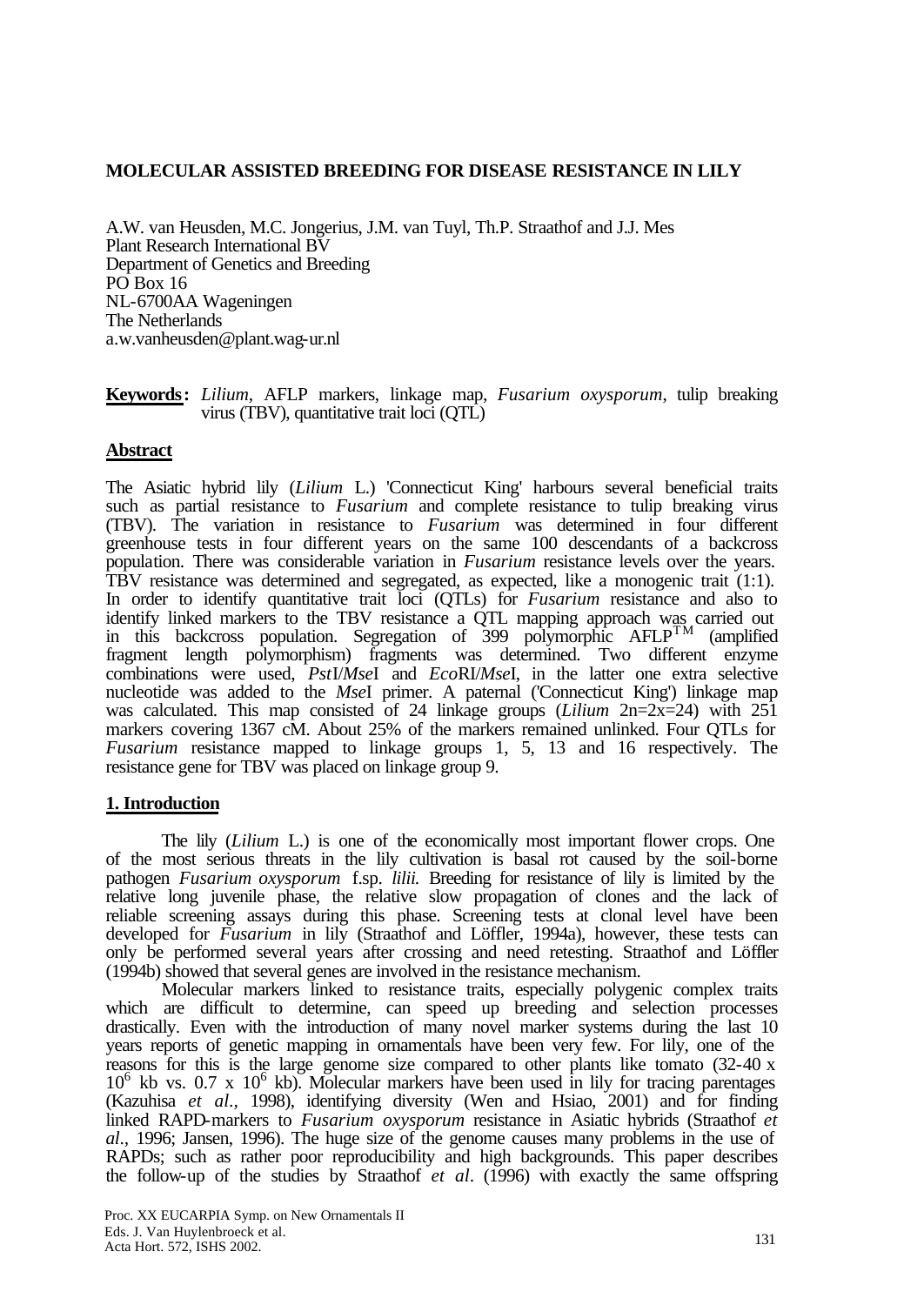population of a 100 plants but with another marker technology (AFLP) and with two extra disease screenings.

In this study we chose to use the AFLP marker system (Vos *et al.,* 1995). For several species, with known large genomes, genetic maps based on AFLP have been published (Han *et al.,* 1999, Van Heusden *et al*., 2000). These reports show that the AFLP is a suitable molecular marker that can be used for constructing genetic maps in species with huge genomes. In follow-up studies AFLPs can also be used for saturating selected genomic regions with many markers (Rouppe van de Voort *et al.,* 1997, Cnops *et al.,*  1996).

In this report we report on the construction of a genetic map of 251 AFLP markers based on 100 descendants of a lily backcross population. AFLPs and a QTL-approach were used to assess the level of polymorphisms between the different lilies and to pinpoint five chromosomal map regions, namely the region which harbours the resistance gene for TBV and four regions with an association with *Fusarium* resistance.

## **2. Material and methods**

## 2.1. Plant material

The Asiatic hybrid lilies 'Connecticut King' and 'Pirate' were crossed. One  $F_1$ hybrid, the cultivar 'Orlito', was used as father in a backcross with 'Connecticut King'. 'Connecticut King' is partially resistant to *Fusarium* and fully resistant to TBV, 'Pirate' is highly susceptible for *Fusarium* and TBV and 'Orlito' is partially resistant to *Fusarium*  and susceptible to TBV. For further details about building up the mapping population see Straathof *et al*., 1996. A total of 100 descendants of this backcross population was used for the mapping studies.

#### 2.2. *Fusarium* and TBV test

The *Fusarium* test was done according to Straathof *et al*.(1993). Observations were made six weeks after bulblets were planted. Severity of the disease infection was rated visually according to an ordinal scale with six categories:  $1 =$  healthy;  $2 =$  slightly rotten; 3 = moderately rotten; 4 = heavily rotten; 5 = very heavily rotten; and  $6 =$ completely decayed. The presence of TBV was visually scored in several years, additionally a Elisa test was done to check for presence of the virus.

# 2.3. AFL $P^{TM}$  analysis

DNA-isolation procedure and AFLP conditions have been described by Vos *et al,* (1995) and van Heusden *et al*. (2000). AFLP reactions were carried out with two different restriction enzyme combinations: *Pst*I/*Mse*I (P31M47, P31M48, P31M49, P31M50, P31M51, P31M52, P31M54, P31M55, P31M59) and *Eco*RI/*Mse*I (E37M52A, E37M52G, E37M52T, E40M52A, E40M52T, E41M52A). The primersequences have been described in detail by van Heusden *et al*. (2000) A total of six selective nucleotides was used for the two final primers in the combination *Pst*I/*Mse*I (+3,+3) and seven selective nucleotides in case of *Eco*RI/*Mse*I (+3,+4). Amplified fragments were separated on denaturating polyacrylamide gels. The AFLP fragments (size: 100 - 500 bp) were scored as dominant, i.e. presence vs absence of bands. All markers were scored twice and discrepancies were researched. AFLP markers were named with the names of the two primers (e.g. P35M52) followed by a number reflecting the fragment position on the gel. The numbers give the markers in descending molecular weight order.

## 2.4. JoinMap

Data were analysed using JoinMap 3.0 (Van Ooijen, J.W. and R.E. Voorrips,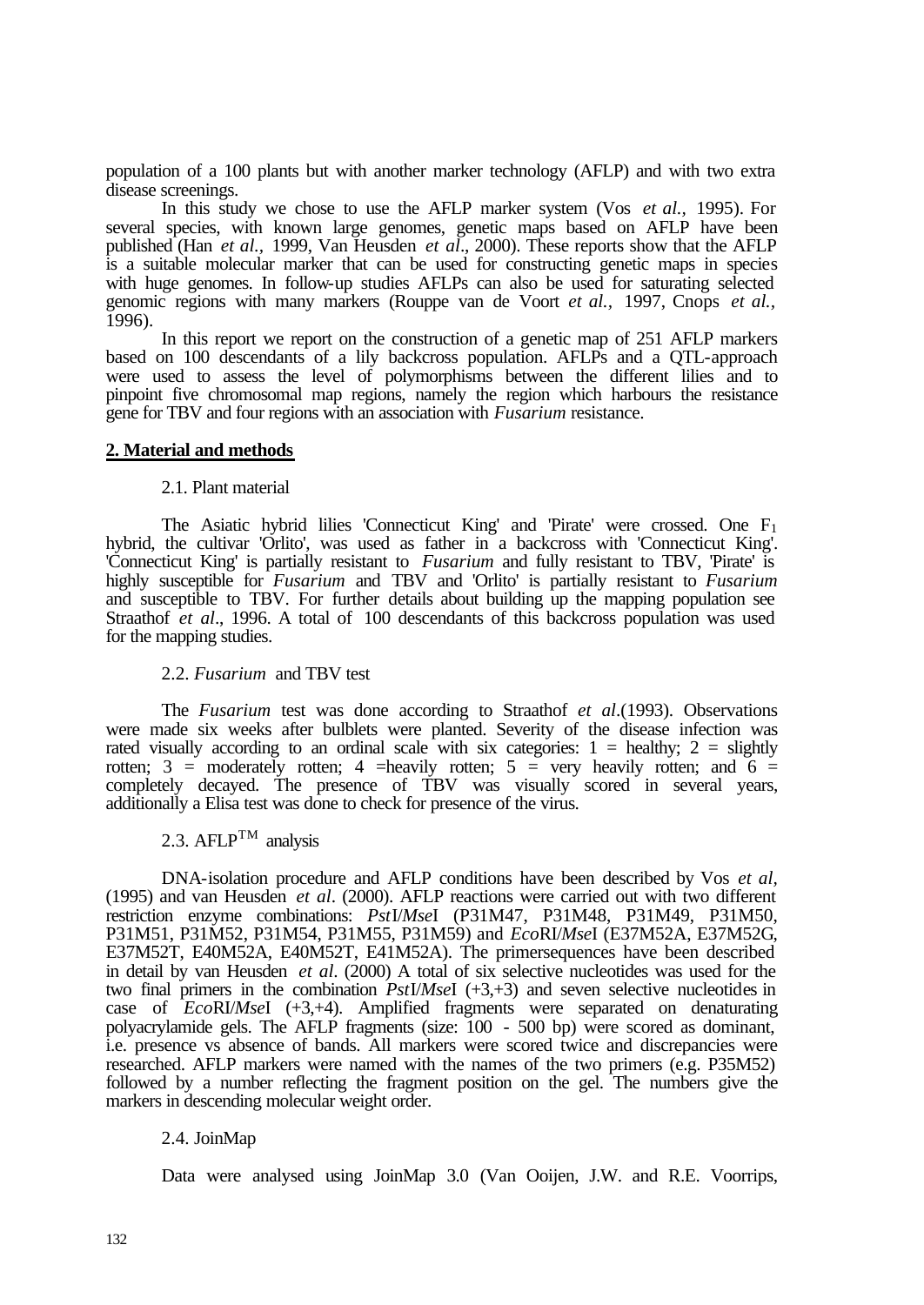2001). A maternal map (i.e. 'Connecticut King') was calculated with segregating markers originally only present in 'Connecticut King' (segregation type abxaa) combined with segregating markers present in both parents (segregation type abxab). The determination of linkage groups of the markers was done with a LOD threshold of 4.0 with an occasional subdivision of a linkage group by raising the LOD threshold to 5.0. The calculations of the linkage maps were done using all pairwise recombination estimates smaller than 0.45 and a LOD score larger than 0.001. The Kosambi mapping function was used to convert recombination data to map distances.

#### 2.5. MapQTL

Data were analysed using MapQTL® Version 4.0 (van Ooijen *et al*.*,* 2000). For data analysis the nonparametric rank sum test of Kruskal-Wallis was used (see *e.g.*  Lehmann 1975). This test measures the association between marker genotype and disease index and is therefore not affected by distorted segregation ratios.

#### **3. Results**

#### 3.1. AFLP analysis

15 AFLP primer combinations with a number of fragments between 80-120 were used to generate 527 segregating AFLP markers together with many faint bands which were not scored. The average number of segregating fragments in the backcross population was 42 markers for *Eco*RI/*Mse*I and 30 markers for *Pst*I/*Mse*I type of markers. Both combinations were used to avoid the risk of clustering of AFLP-markers (Haanstra *et al*.*,* 1999). Of the 527 segregating markers in the 'Connecticut King' x 'Orlito' cross 176 were originating from 'Connecticut King' and 201 from 'Orlito'; the remaining 150 markers were present in both parents and segregated in the offspring population.

#### 3.2. Linkage analysis

251 of 326 segregating 'Connecticut King' markers were placed into linkage groups with a minimum of five markers , the determination of these linkage groups was done with a LOD threshold of 4.0 with an occasional subdivision of a linkage group by raising the LOD threshold. In total 24 linkage groups were identified (Table 1) covering approximately 1400 cM. Lily has twelve chromosomes and, therefore in an ideal scenario, only 12 different linkage groups should be found.

Approximately 25% of the makers (75) were unlinked to groups of more than four markers.

TBV resistance segregated in a perfect 1:1 ratio and was considered as monogenic trait (segregation type ab x aa). This gene was placed on linkage group 9. The linkages of TBV with the other markers are highly significant (ranging from LOD 6 to LOD 12). The closest marker to TBV is 9 cM. The closest linked markers are markers originally present in both parents (segregation type abxab). With the bulked segregant method (Michelmore *et al*.*,* 1991) attempts were done to find more closely linked markers in coupling with the resistance gene. Over 80 different AFLP-primer combinations were tried but no markers were found.

#### 3.3 *Fusarium* resistance

In four different years the segregation in *Fusarium* resistance was scored. The average scores differed between the years  $(2.9 +1.0.95, 2.2 +1.0.95, 2.4 +1.1.00$  and  $2 +1.1.00$ 0.5 for 1992, 1993, 1994 and 1999 resp.). Also the range of the resistance scores varied between the years (resp. 1.4-6, 1.0-5.4, 1.0-5.6, 1.1-3.7).

In order to link *Fusarium* resistance to the AFLP-map, the four data sets were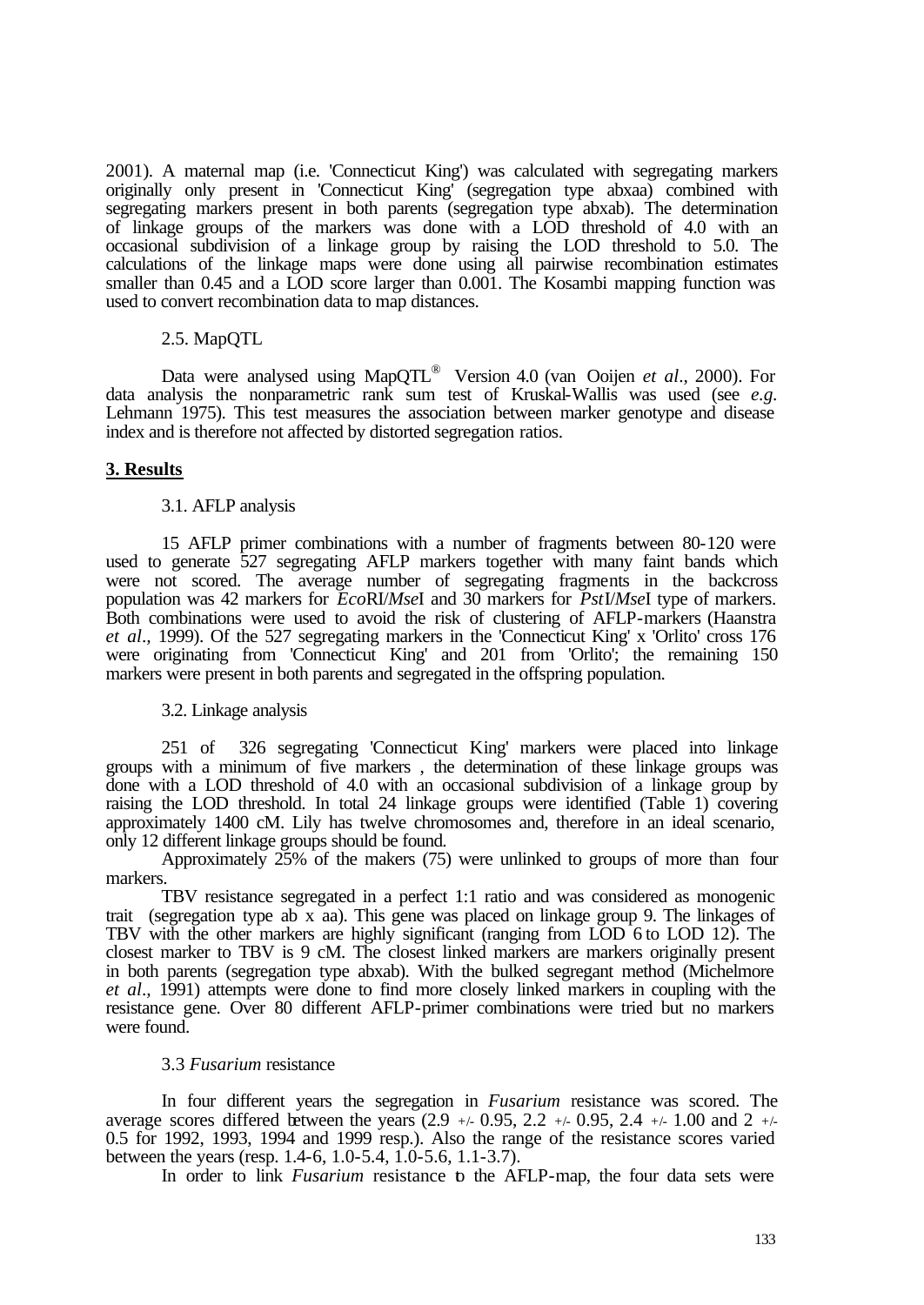analyzed separately. The Kruskal-Wallis statistic test gives the significance and the magnitude of the effects. The four different datasets were initially screened for effects with a significance higher than 0.995. Subsequently, the effects in all years for a particular chromosomal region were analyzed (Table 2). Four QTLs on four different linkage groups were detected but not all QTLs were detected every year, in most cases there was a less significant effect but even sometimes there was no significant effect at all in another year. All markers are in coupling phase with the resistance genes, plants having the marker show less susceptibility to *Fusarium*. Both 'Connecticut King' and 'Orlito' are partially resistant for *Fusarium.* The markers linked to the QTLs on linkage groups 1 and 5 were 'Connecticut King' markers not present in 'Orlito', therefore the QTLs were most probable also not present in 'Orlito'. The other two QTLs and their linked markers were present in both parents. No effects were detected originating from the susceptible grandparent 'Pirate'.

In the population of 100 plants 8 plants didn't have a single marker linked to one of the four QTLs. The average disease score of these eight plants was substantially higher than in the 15 plants with all four markers present (Table 3).

# **4. Discussion**

For a straight forward identification of molecular markers linked to genes with an influence on traits of interest three prerequisites have to be fulfilled: a good marker system, a reliable assessment of the trait of interest and a population in which the trait clearly segregates.

 In this study we used AFLP as molecular marker technique, the advantage of this technique is that it generates a lot of polymorphisms in a relatively short time. This is especially true in the highly heterozygous lily. Because the huge genome size of lily we had to adapt the original AFLP protocol by adding an extra selective base pair. Although many polymorphisms could be scored the overall picture was still complex and because of this we didn't attempt to score the segregating fragments present in both parents codominantly. Scoring these markers dominantly gives not enough linkage information to integrate parental and maternal linkage maps. The high level of unlinked markers can also be a consequence of the dominant scoring of these markers. Other reasons for a marker to remain unlinked are difficult scoring and duplicated loci (van Heusden *et al*.*,* 2000)

Non-genetic differences over the years and differences in age of the plant material make *Fusarium* resistance a very difficult trait to handle with often low correlation between the years (Straathof *et al*.*,* 1996). The fact that both parents of the cross were partially *Fusarium* resistant complicates the interpretation of the segregation data.

TBV resistance was clearly a monogenic trait and could reliably be mapped on linkage group 9. The closest linked marker, however, was still at a distance of about 10 cM . The BSA-approach to find markers linked more closely (in coupling) failed, probably because by chance the susceptible 'Orlito' had only a very small introgression region with the susceptible allele of the resistance gene. In these cases only markers in repulsion can be expected. Another possible explanation is that there is a higher level of recombination in the vicinity of the TBV-resistance gene making the target region relatively small and consequently the chance to find markers low.

Despite the difficult screening for *Fusarium* resistance, four significant QTLs were detected, with the restriction that in some years some of the QTLs were not or hardly significant. This shows the necessity of doing several disease ratings. The plants with all QTLs present give an average value of 1.5 in 1999; in other words, these plants are scored as in between healthy and slightly rotten. For a more detailed study of the four QTLs and their individual contributions to the resistance, it will be necessary to convert the linked AFLP-markers to more robust PCR markers, markers which can also be scored co-dominantly.

This study shows that even under circumstances far from optimal (screening difficult, marker and mapping population also not perfect) it is still possible to identify the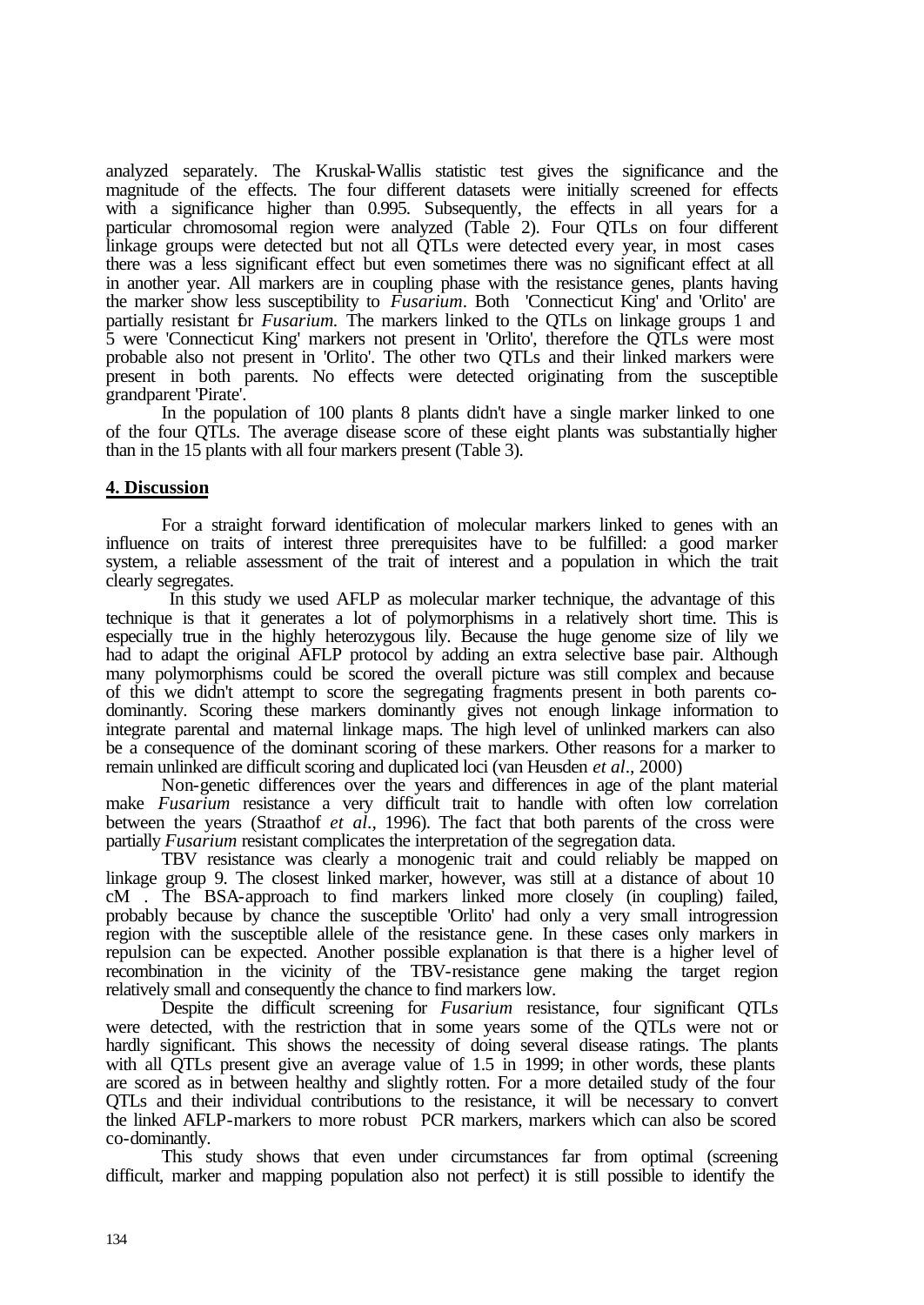major QTLs for *Fusarium* resistance. The potential of marker assisted breeding for *Fusarium* resistance in practical breeding being more reliable than conventional selection, is enormous, as soon as linked markers can easily be assessed and selection can take place in an earlier stage of the breeding process.

#### **Acknowledgements**

This project was supported by the Dutch Government and the Dutch Commodity Board for Horticultural Products (PT). We thank our colleague from Plant Research International Dr. F.A. Krens for critically reading this manuscript.

## **References**

- Cnops G., De Boer B., Gerats A, Van Montagu M., and Van Lijsebettens M., 1996. Chromosome landing at the Arabidopsis TORNADO1 locus using an AFLP-based strategy. Mol Gen Genet 253: 1-2
- Haanstra J.P.W., Wye C., Verbakel H., Meijer-Dekens F., van den Berg P., Odinot, P., van Heusden A.W., Tanksley S., Lindhout, P., and Peleman J., 1999. An integrated high-density RFLP-AFLP map of tomato based on two *Lycopersicon esculentum* x *L. pennellii* F2 populations. Theor Appl Genet 99 (1/2) 254-271.
- Han T.H., van Eck H.J., de Jeu M.J., and Jacobsen E., 1999. Optimization of AFLP fingerprinting of organisms with a large-sized genome: a study on *Alstroemeria* spp. Theor Appl Genet. 98: 465-471.
- Jansen R.C., 1996. A general Monte Carlo method for mapping multiple quantitative trait loci. Genetics 142 (1) :305-311.
- Takashi H., and Youji N., 1998. Tracing the parentages of some Oriental hybrid lily cultivars by PCR-RFLP analysis. Journal of the Japanese Society for Horticultural Science 67 (3) 352-359.
- Lehmann E.L., 1975. Nonparametrics. McGraw-Hill, New York, 457 pp
- Michelmore R.W., Paran I., and Kesseli, R.V., 1991. Identification of markers linked to disease-resistance genes by bulked segregant analysis: a rapid method to detect markers in specific genomic regions by using segregating populations. Proc Natl Acad Sci USA. Washington, D.C. : The Academy. Nov 1, 1991. v. 88 (21) p. 9828-9832.
- Rouppe van de Voort J., Wolters P., Folkertsma R., Hutten R., van Zandvoort P., Vinke H., Kanyuka K., Bendahmane A., Jacobsen E., Janssen R., and Bakker J., 1997. Mapping of the cyst nematode resistance locus Gpa2 in potato using a strategy based on comigrating AFLP markers. Theor Appl Genet 95 (5): 874-880
- Straathof T.P., Jansen J., and Löffler H.J.M., 1993. Determination of resistance to Fusarium oxysporum in *Lilium*. Phytopathology 83 (5): 568-572.
- Straathof Th.P., and Löffler H.J.M., 1994a. Resistance to *Fusarium oxysporum* at different developmental stages of Asiatic hybrid lilies. Journal of the American Society for Horticultural Science 119 (5) 1068-1072
- Straathof, Th.P., and Löffler H.J.M., 1994b. Screening for *Fusarium* resistance in seedling populations of Asiatic hybrid lily. Euphytica 78 (1-2) 43-51.
- Straathof Th.P., van Tuyl J.M., Dekker B., van Winden M.J.M., and Sandbrink J.M., 1996. Genetic analysis of inheritance of partial resistance to *Fusarium oxysporum* in Asiatic hybrids of lily using RAPD markers. Acta hortic. 414 p. 209-218.
- Van Heusden A.W., van Ooijen J.W., Vrielink R., Verbeek W.H.J., Wietsma W.A. and Kik. C., 2000. Genetic mapping in an interspecific cross in *Allium* with amplified fragment length polymorphism  $(AFLP<sup>TM</sup>)$  markers. Theor Appl Genet 100: 118-126
- Van Ooijen J.W., and Voorrips R.E., 2001. JoinMapTM version 3.0: Powerful genetic linkage mapping made easy. Plant Research International, Wageningen, The Netherlands.
- Van Ooijen, J.W., Boer M.P., Jansen R.C., and Maliepaard C., 2000. MapQTL (r) Version 4.0, Software for the calculation of QTL positions on genetic maps. Plant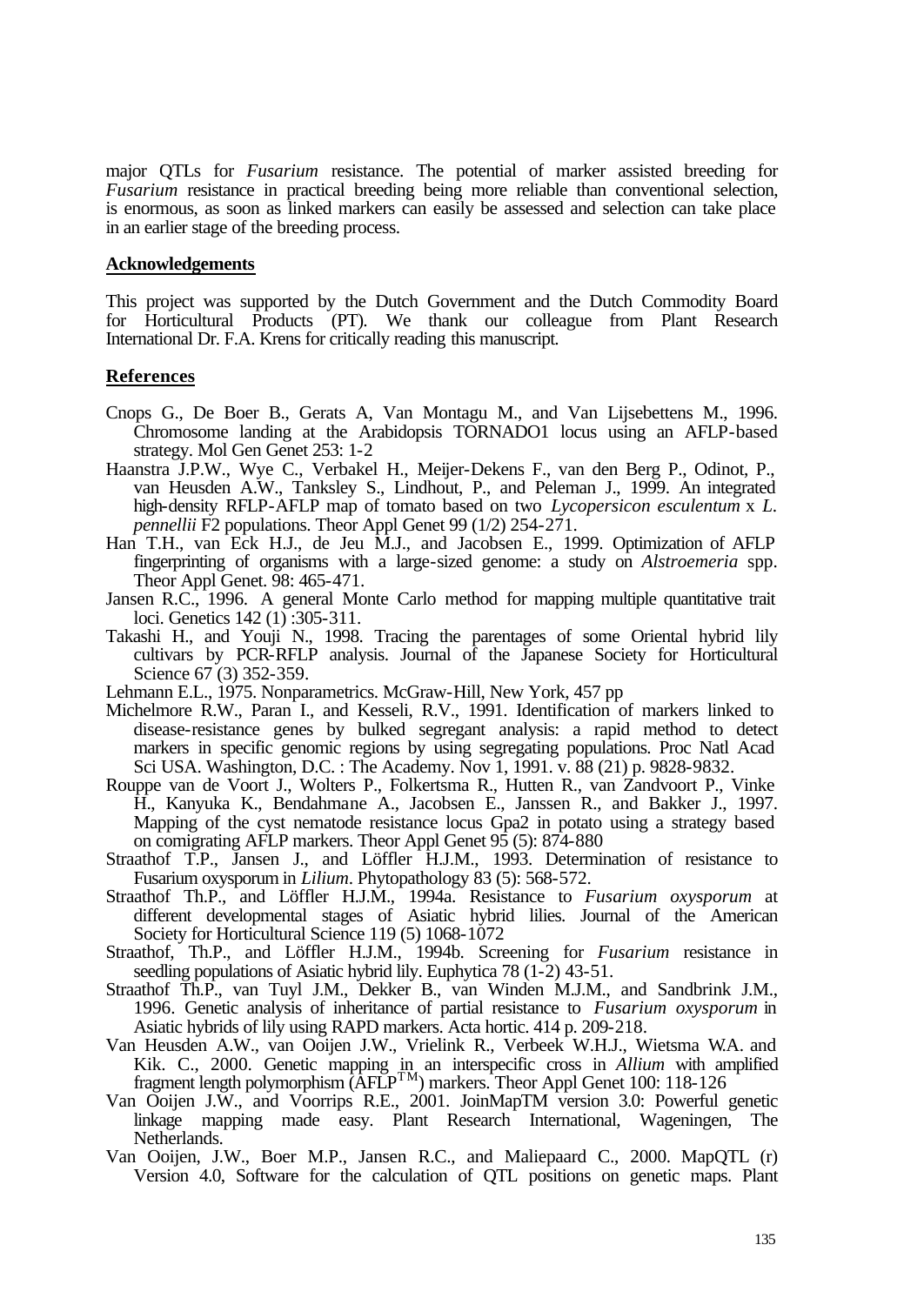Research International, Wageningen, The Netherlands

- Vos P., Hogers R., Bleeker M., Reijans M., van de Lee T., Hornes M., Frijters A., Pot J., Peleman J., Kuiper M., and Zabeau M., 1995. AFLP: a new technique for DNA fingerprinting. Nucl Acids Res 23: 4407-4414
- Wen C.S., and Hsiao J.Y., 2001. Altitudinal genetic differentiation and diversity of Taiwan lily (*Lilium longiflorum* var. *formosanum*; *Liliaceae*) using rapd markers and morphological characters. Int J Plant sci 162 (2) :287-295.



Figure 1. Asiatic hybrids 'Connecticut King' (left), 'Pirate' (right) and 'Orlito' (middle).

**Lg 9**



Figure 2. The lily linkage group harbouring the TBV-resistance gene.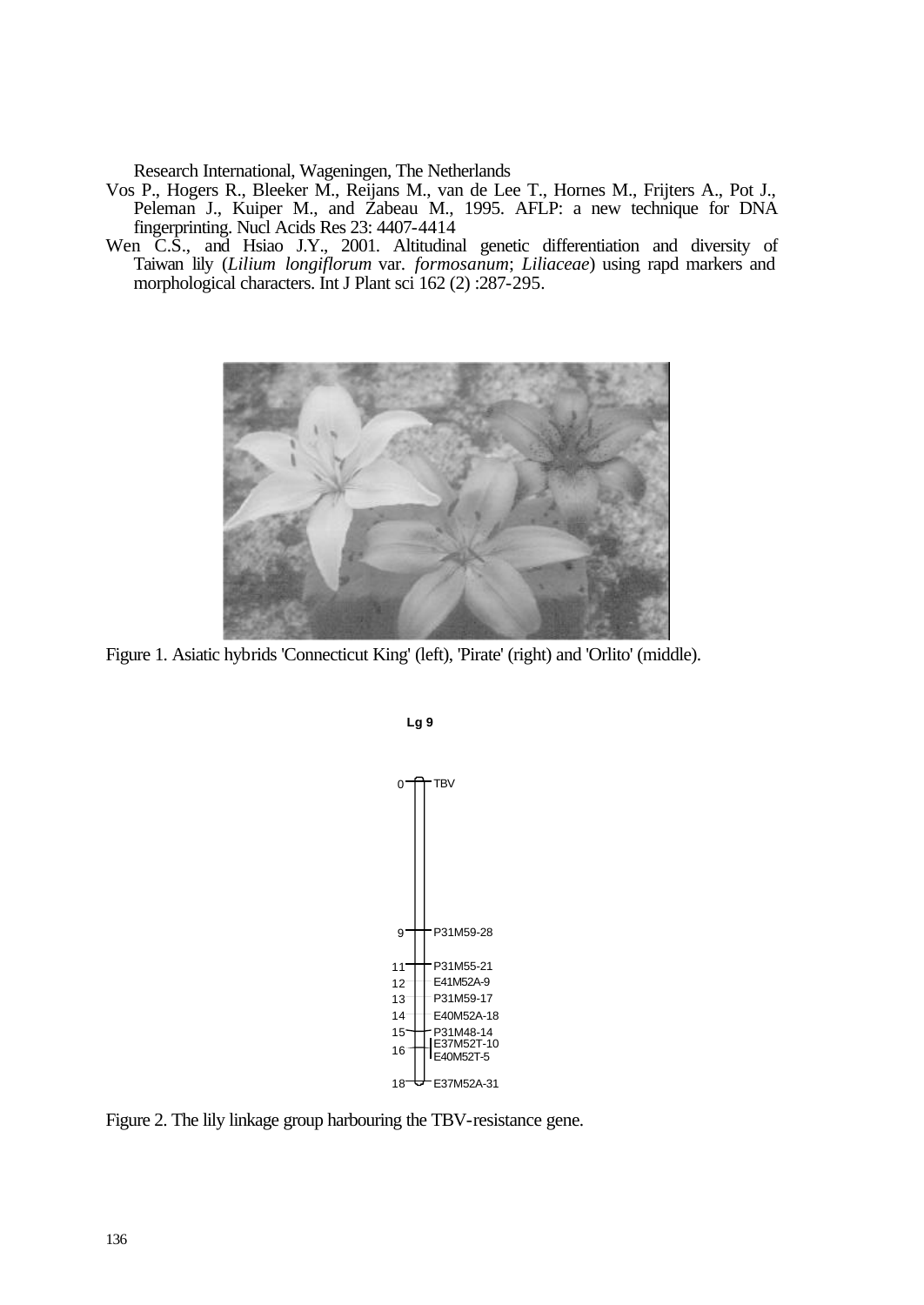| Ī              | N                                          | cM     |  |  |  |  |
|----------------|--------------------------------------------|--------|--|--|--|--|
| $\mathbf{1}$   | $\overline{25}$                            | 110    |  |  |  |  |
| $\overline{c}$ | 20                                         | 60     |  |  |  |  |
| $\frac{3}{4}$  | 20                                         | 121    |  |  |  |  |
|                | 15                                         | 60     |  |  |  |  |
| 5              | 15                                         | 102    |  |  |  |  |
|                | 15                                         | 62     |  |  |  |  |
| $\frac{6}{7}$  | 13                                         | 60     |  |  |  |  |
| 8              | 13                                         | 90     |  |  |  |  |
| 9              | $9 + 1$                                    | $10+9$ |  |  |  |  |
| 10             | 12                                         | 163    |  |  |  |  |
| 11             | 9                                          | 35     |  |  |  |  |
| 12             | 9                                          | 37     |  |  |  |  |
| 13             | 9                                          | 49     |  |  |  |  |
| 14             | 8                                          | 26     |  |  |  |  |
| 15             | $\begin{array}{c} 7 \\ 7 \\ 7 \end{array}$ | 91     |  |  |  |  |
| 16             |                                            | 20     |  |  |  |  |
| 17             |                                            | 88     |  |  |  |  |
| 18             | 6                                          | 20     |  |  |  |  |
| 19             | 6                                          | 52     |  |  |  |  |
| 20             |                                            | 6      |  |  |  |  |
| 21             |                                            | 35     |  |  |  |  |
| 22             |                                            | 20     |  |  |  |  |
| 23             | 6 5 5 5 5                                  | 32     |  |  |  |  |
| 24             |                                            | 18     |  |  |  |  |
| Sum            | 251                                        | 1367   |  |  |  |  |

Table 1. The number of AFLP (N), markers in each linkage group (Lg) of lily and the map distance in cM

Table 2. List of chromosomal regions with a significant linkage to *Fusarium* resistance in 1992, 1993, 1994 or 1999

| Linkage group(and<br>position on map)      | 1992   | 1993   | 1994 | 1999  | Marker in region with highest<br>linkage |
|--------------------------------------------|--------|--------|------|-------|------------------------------------------|
| Linkage group 1<br>$(17 - 27 \text{ cM})$  | ****   | $\ast$ |      | ****  | E41M52A-35, E40M52A-27                   |
| Linkage group 5<br>$(65 - 90 \text{ cM})$  | ****** | ****   | **   | ***** | P31M52-12, P31M59-21                     |
| Linkage group 13<br>$(35 - 50 \text{ cM})$ | ***    | $**$   | **   | ****  | E41M52A-1                                |
| Linkage group 16<br>$(0 - 20 \text{ cM})$  | ***    | ****   | *    | **    | E41M52A-11, P31M55-1                     |

 $-$ ,  $*,$   $***$ ,  $***$ ,  $***$ ,  $***$ ,  $***$ ,  $***$ ,  $Nonsignificant$  or significant at  $P = 0.1, 0.05, 0.01,$ 0.005, 0.001 or 0.0005, respectively by Kruskal-Wallis test.